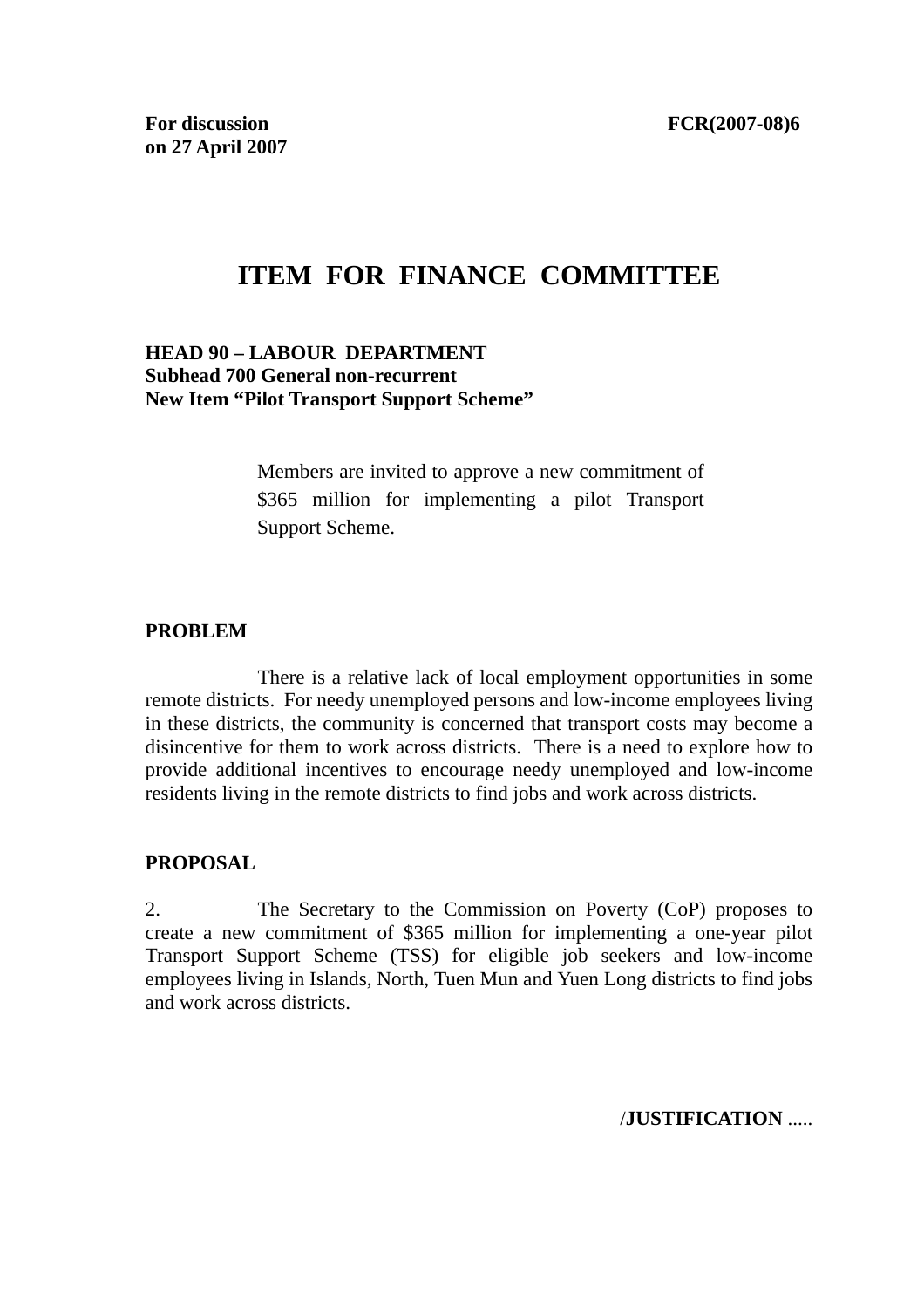# **JUSTIFICATION**

### **Need to Promote Employment for Needy in Remote Districts**

3. A core element of our poverty alleviation policy is to help those with the ability to work move from welfare to self-reliance through promoting employment. Recognising the relative lack of local employment opportunities in remote districts, the Government has accepted CoP's recommendation to introduce a one-year pilot TSS to encourage needy unemployed persons and low-income employees who live in remote districts to find jobs and work across districts. This is also in line with the district-based approach in alleviating and preventing poverty by taking into account the specific needs of different communities.

# **Proposed Features of TSS**

### *General Considerations*

4. In designing the TSS, we have taken into account the following factors –

- (a) the TSS should be simple and easy to understand;
- (b) the costs of administering the TSS should be kept low vis-à-vis the amount of allowance to be disbursed; and
- (c) while application procedures should be as user-friendly as possible, safeguards should be put in place to ensure prudent use of public funds and minimise chances for abuse, in view of the number of potentially eligible applicants.

### *Territorial Coverage*

5. We propose to cover the needy target groups living in four remote districts, namely Islands, North, Tuen Mun and Yuen Long in the pilot. This has taken into account the remoteness of these districts and their relative lack of local employment opportunities, and is in line with the specific objective of the TSS to provide additional incentives to the needy living in remote districts to find jobs and work across districts.

### *Allowances Payable under TSS*

6. Two types of allowances will be made available under the TSS to eligible job seekers and low-income employees living in the four districts. They are the Job Search Allowance and the Cross-district Transport Allowance. These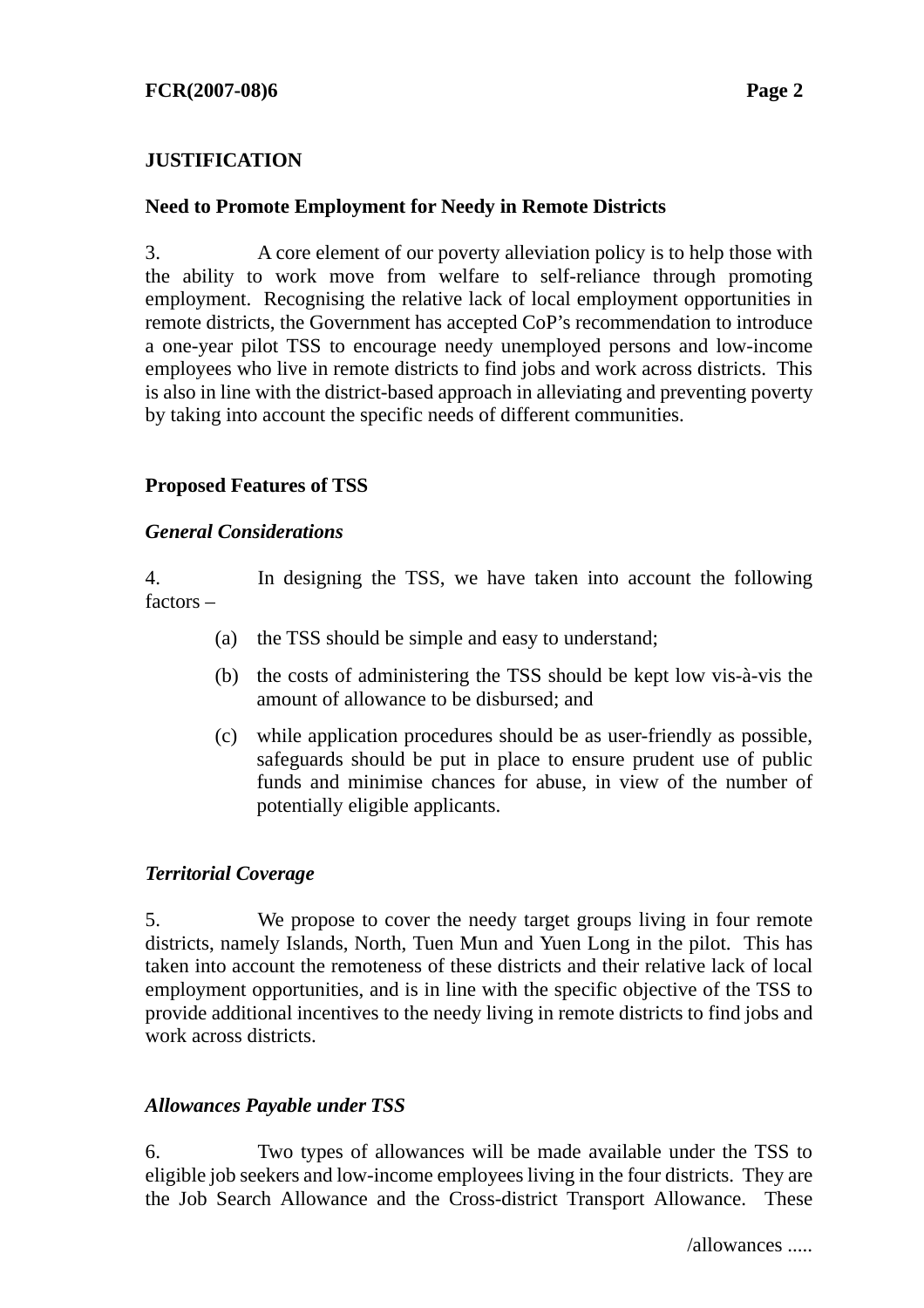allowances are not meant to cover all the transport costs incurred in seeking jobs and working across districts during the qualifying period, but to provide an incentive to eligible applicants to find jobs and work across districts.

### *(i) Job Search Allowance*

7. We propose that a Job Search Allowance of up to \$600 be provided to each eligible job seeker to help meet the transport costs involved in job searches within or outside his/her residential district. Eligible applicants can claim the allowance on a reimbursement basis within one year from the approval date of their applications, following submission of duly completed records on job searches and transport costs involved. Assuming an average transport cost of \$20 for each job search, the allowance will be able to subsidise about 30 job interviews for each eligible applicant.

- 8. For the purpose of the pilot, eligible job seekers refer to those who are –
	- (a) lawfully employable and actively seeking employment. They should declare their intention of seeking employment and working for 72 hours or more a month (i.e. an average of 18 hours or more a week); and
	- (b) meeting a personal asset limit requirement of no more than \$44,000, which is twice of that for an able-bodied adult under the Comprehensive Social Security Assistance (CSSA) Scheme.

In addition to unemployed persons, the allowance is also payable to individuals meeting the above criteria who have a monthly income<sup>1</sup> of  $$5,600$  or less and wish to change jobs. However, those in full-time education or training will not be eligible.

# *(ii) Cross-district<sup>2</sup> Transport Allowance*

 $\overline{a}$ 

9. We propose that a Cross-district Transport Allowance of \$600 per month for up to six months (i.e. a total of \$3,600) be provided to eligible low-income employees who work across districts. As in the case of the Job Search Allowance, eligible applicants can claim the Cross-district Transport Allowance

/within .....

<sup>1</sup> Monthly income refers to total incomes from all jobs in a month in the same district or different districts. In determining the monthly income of an individual applicant, reference will be made to the definition of wages under the Employment Ordinance if in doubt.

<sup>2</sup> The demarcation of districts should follow that for District Councils.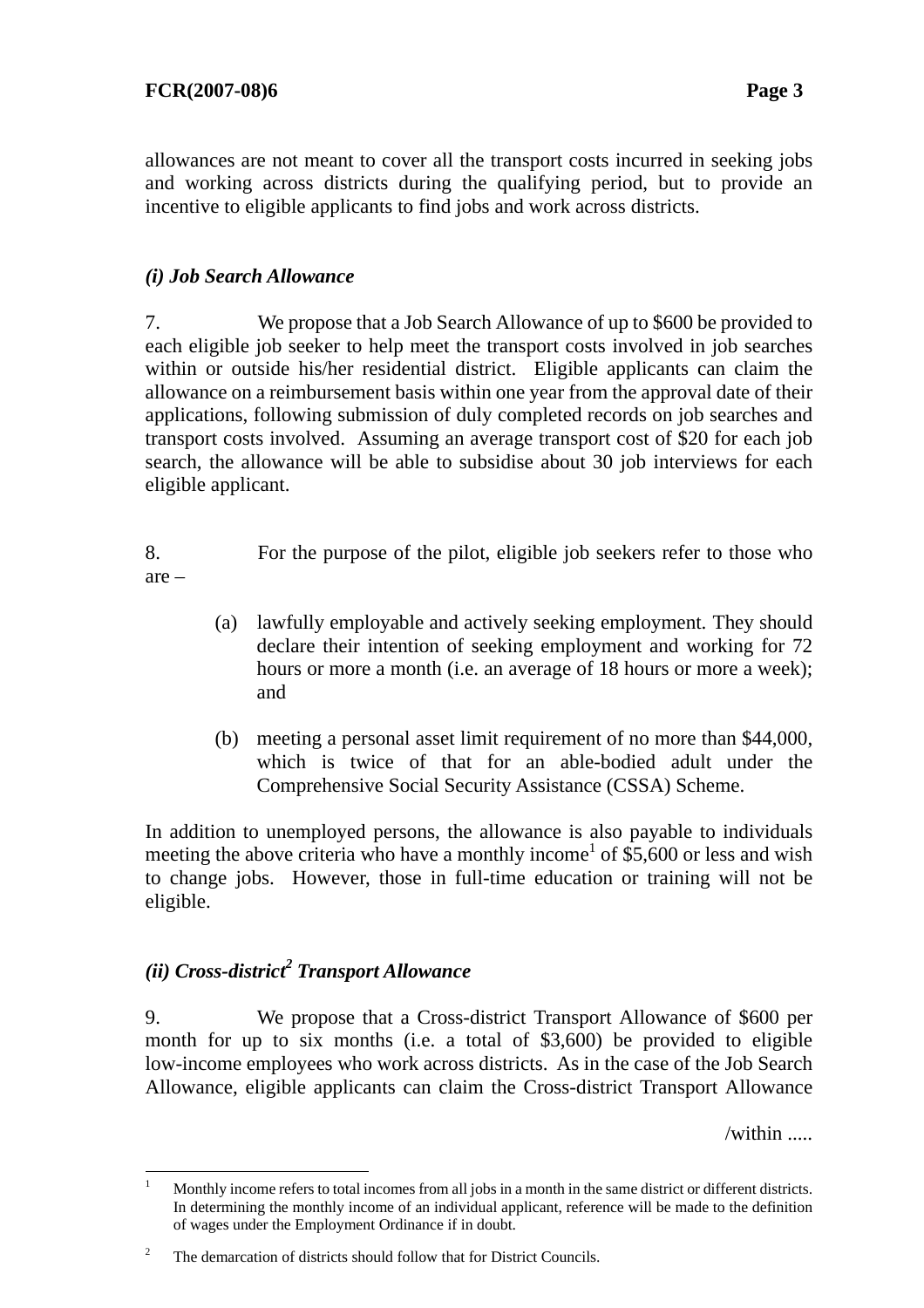within one year from the approval date of their applications, following submission of documentary proof or self-declarations on their employment details. Should they be unable to exhaust the six-month Cross-district Transport Allowance in one job, they may claim the remaining balance in subsequent new job(s) within the one-year qualifying period. In line with the spirit of keeping the administration of the TSS as simple as practicable, we do not propose stipulating differential rates for eligible applicants whose transport costs for commuting to work may vary.

- 10. Eligible applicants need to fulfil the following criteria
	- (a) working across districts for 72 hours or more a month (i.e. an average of 18 hours or more a week);
	- (b) earning a monthly income of \$5,600 or less; and
	- (c) meeting a personal asset limit requirement of no more than \$44,000.

The self-employed (with the exception of those who are employees in essence) and those in full-time education or training will not be eligible for the allowance.

### *Implementation and Evaluation*

11. Subject to Members' approval of the funding proposal, we plan to launch the proposed one-year pilot TSS in mid-2007, and conduct a review of the TSS at the end of the one-year pilot.

# **Administration and Monitoring of TSS**

12. The Labour Department (LD) will set up a new TSS Office<sup>3</sup> to oversee the implementation of the pilot. Non-governmental organisations (NGOs) serving the four districts and with experience in delivering training and employment assistance to job seekers will be engaged to assist in the processing of applications according to prescribed procedures. They will be responsible for assessing the applicants' eligibility, checking their documentary proof, approving applications and disbursing allowances. These NGOs may also offer advice to eligible applicants on training opportunities and provide employment assistance as appropriate. The LD will monitor the quality of services provided by the NGOs with the assistance of an outside accounting firm to ensure the NGOs' processing and vetting of applications are in compliance with the stipulated requirements.

/13. .....

 3 The new office will be staffed by one Senior Labour Officer, two Labour Officers, three Assistant Labour Officers I and four Assistant Labour Officers II, and six non-civil service contract clerical staff.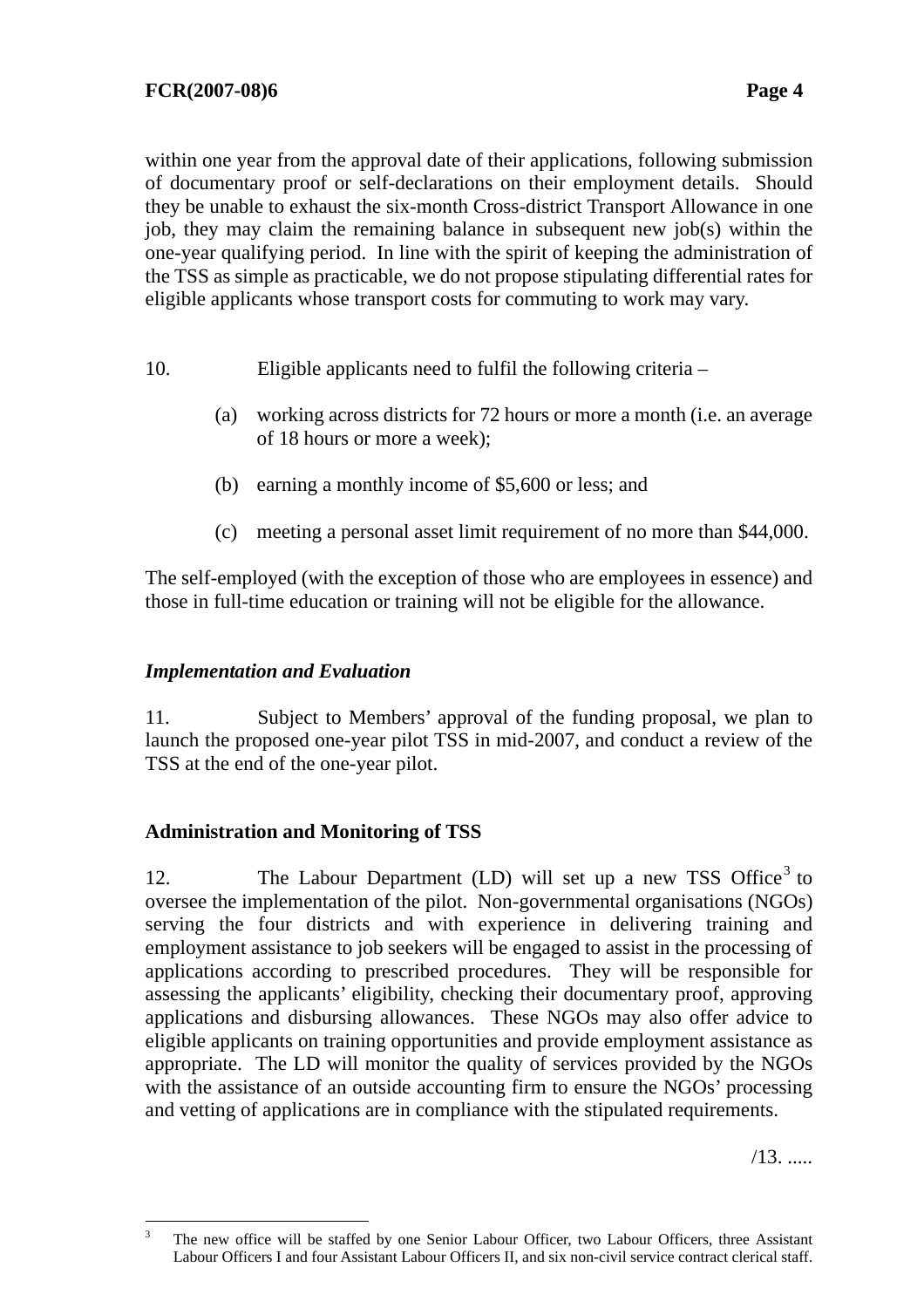13. The LD will put in place a monitoring framework to guard against abuses through vetting, counter-checking, auditing, inspection, etc. For example, arrangements will be devised to prevent the possibility of accepting multiple applications from the same individual. There will be a cross-checking mechanism with relevant departments to avoid provision of double benefits (please also see paragraph 14 below). The applicants will also be required to sign a consent form allowing representatives authorised by the LD to approach employers and other relevant departments and organisations concerned for verification of information provided by the former, where necessary.

### **Avoidance of Double Benefits**

14. Eligible applicants under the TSS will be required to declare that they are not concurrently receiving similar employment-related transport subsidy benefits. Similar benefits include those provided under the Temporary Financial Aid of the Intensive Employment Assistance Projects under the CSSA Scheme, the travelling allowance for the elderly, the ill health and the disabled under the CSSA Scheme, and the Special Incentive Allowance Scheme for Local Domestic Helpers.

15. Graduates of training programmes organised by the Employees Retraining Board (ERB) and CSSA recipients can benefit from the pilot so long as they are able to meet the eligibility criteria. To encourage CSSA recipients to make use of the TSS to re-integrate into the employment market, we will disregard the allowances as earnings under the CSSA Scheme.

# **FINANCIAL IMPLICATIONS**

16. Assuming that some 80 000 people will come forth to apply for the allowances under the TSS, we propose to earmark non-recurrent funding of \$365 million for the one-year pilot. This has taken into account the number of unemployed persons in the four remote districts (51 800 as at 2005) and the number of low-income employees with monthly income of \$5,600 or less and working 72 hours or more per month (86 500 as at 2005). The cost breakdown is as follows –

 $/(a)$  .....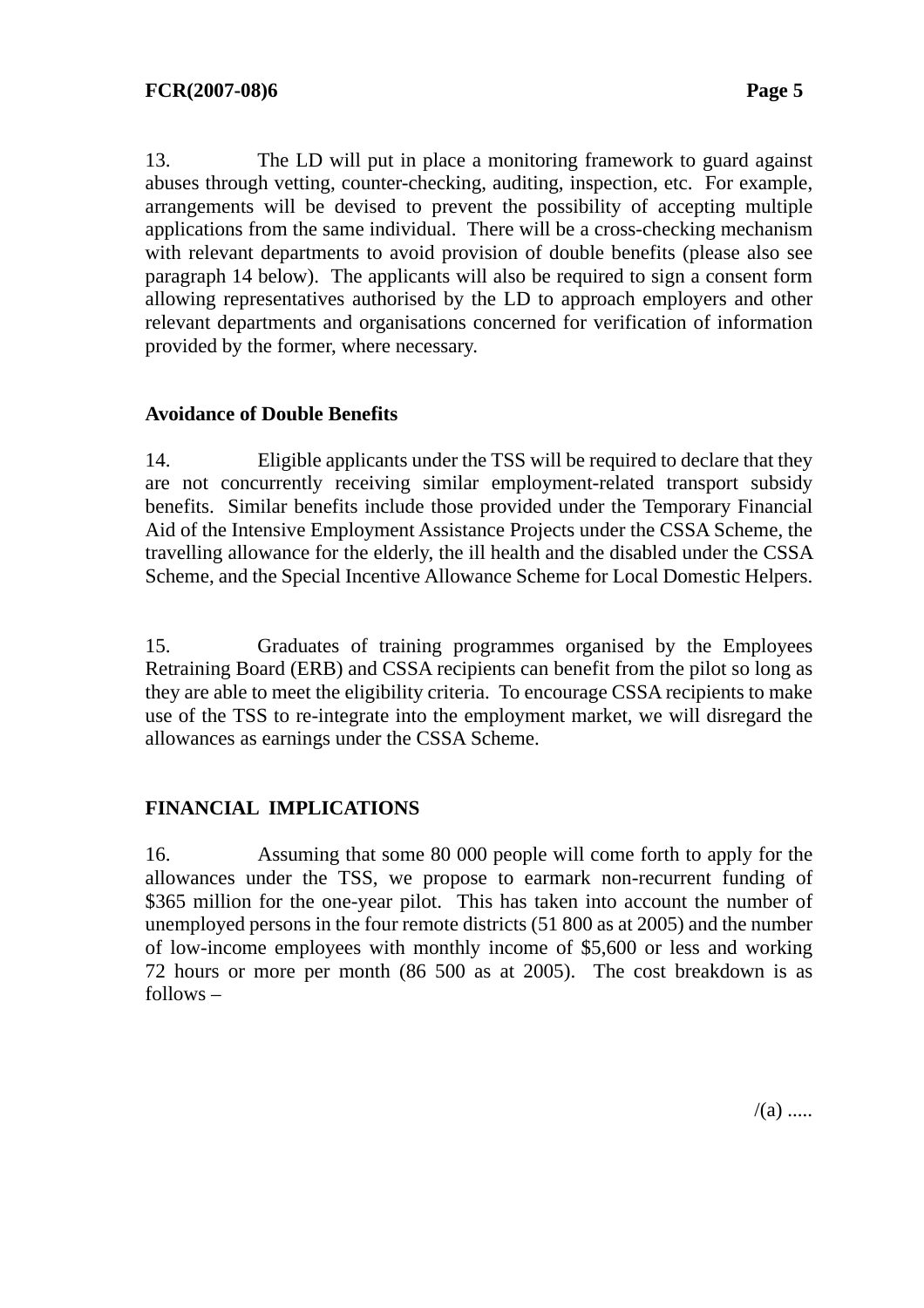#### **FCR(2007-08)6 Page 6**

 **\$ million** 

| (a) | Allowances for eligible applicants   |              | 336      |
|-----|--------------------------------------|--------------|----------|
| (b) | Processing costs for NGOs            |              | $24^{4}$ |
| (c) | Publicity                            |              | 1        |
| (d) | Auditing and monitoring <sup>5</sup> |              | 1        |
| (e) | Contingency                          |              | 3        |
|     |                                      | <b>Total</b> | 365      |

### 17. The estimated cash flow is as follows –

| <b>Financial Year</b> |              | \$ million |  |
|-----------------------|--------------|------------|--|
| 2007-08               |              | 218        |  |
| 2008-09               |              | 128        |  |
| 2009-10               |              | 19         |  |
|                       | <b>Total</b> | 365        |  |

18. We estimate that the recurrent expenditure for running the TSS Office (mainly covering staffing and accommodation cost) is \$7 million per annum. The LD will absorb the expenditure from within its existing resources.

### **PUBLIC CONSULTATION**

19. We consulted the Legislative Council Subcommittee to Study the Subject of Combating Poverty on 8 March 2007 on the proposed features of the TSS. Taking into account Members' views, we have made further modifications to the scheme, and consulted the Subcommittee again on 26 March 2007. Members in general supported the proposed features of the TSS set out in the present funding proposal.

### /**BACKGROUND** .....

 $\frac{1}{4}$  The estimate is based on an estimated unit cost of \$300 for processing both Job Search Allowance and Cross-district Transport Allowance for 80 000 cases.

<sup>5</sup> Covering the expenses for engaging an accounting firm to conduct audit checks to ensure that the NGOs' processing and vetting of applications are in compliance with the requirements of the TSS.